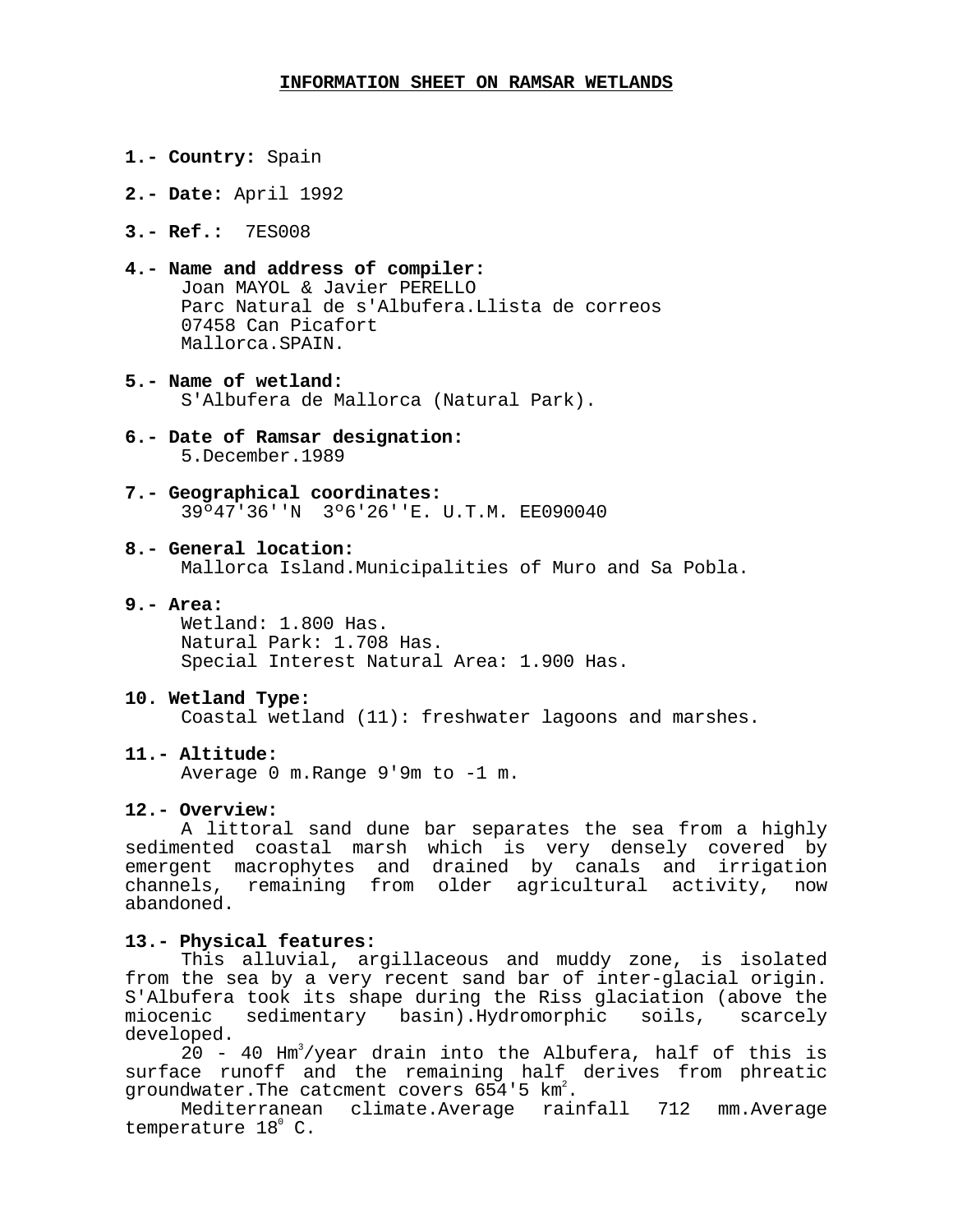## **14.- Ecological features:**

Submerged macrophytes in lagoons and canals.Well developed reedbeds and *Cladium mariscus* beds, are dominant reaching high density and covering extensive areas.Rushes and *Salicornia* beds also occur.Riparian woods and tamarisc scrub, quite reduced.

## **15.- Land tenure / ownership of:**

a) site: 80 % are Public properties (State, regional and municipal).Remaining 20 % are private.

b) surrounding area: private

## **16.- Conservation measures taken:**

Natural Park (Decree dated 28.1.1988) Hunting sanctuary (refuge) (Decree dated 20.5.86) Special Interest Natural Area: Law 1/91 Balearic Parliament. Bird Special Protection Area (EEC) Management Plan launched in July 1989.

## **17.- Conservation measures proposed but yet not implemented:**

Some parts of the Management Plan have not yet been developed.

# **18.- Current land use: principal human activities in:**

a) site: Conservation.Eco-tourism.Limited fishing under control measures.

b) surroundings/catchments: Agricultural practices inland. Touristic uses on the coast.

# **19.- Disturbances / threats, including changes in land use and major development projects:**

a) at the site: None.

b) in the surrounding/catchment: Excessive growth in tourism. Aquifer overexploitation.Pesticide and fertiliser inputs.

## **20.Hydrological and physical values:**

S'albufera works as an important hydraulic cushion, preventing saline groundwater intrusion in the whole region.

### **21.- Social and cultural values:**

Very important for eco-tourism.

Traditional uses: eel fishing and natural fibers (*Typha* and *Arundo*) collecting.

### **22.- Noteworthy fauna:**

Wintering anatidae and coots: nearly 7.000 birds.

Nesting species: *Tachybaptus ruficollis* (+ 150 pairs), *Ixobrychus minutus* (+ 50 pairs), *Botaurus stellaris* (2 pairs), *Ardea purpurea* (30-50 pairs), *Himantopus himantopus* (100 pairs),  *Acrocephalus (Lusciniola) melanopogon* (500 - 1.000 pairs), *Circus aeruginosus* (9 pairs), etc.Regularly, is being registered *Pandion haliaetus* and in summer *Falco eleonorae*.

## **23.- Noteworthy flora:**

Dunes: *Juniperus oxycedrus macrocarpa, Thymedaea velutina,*